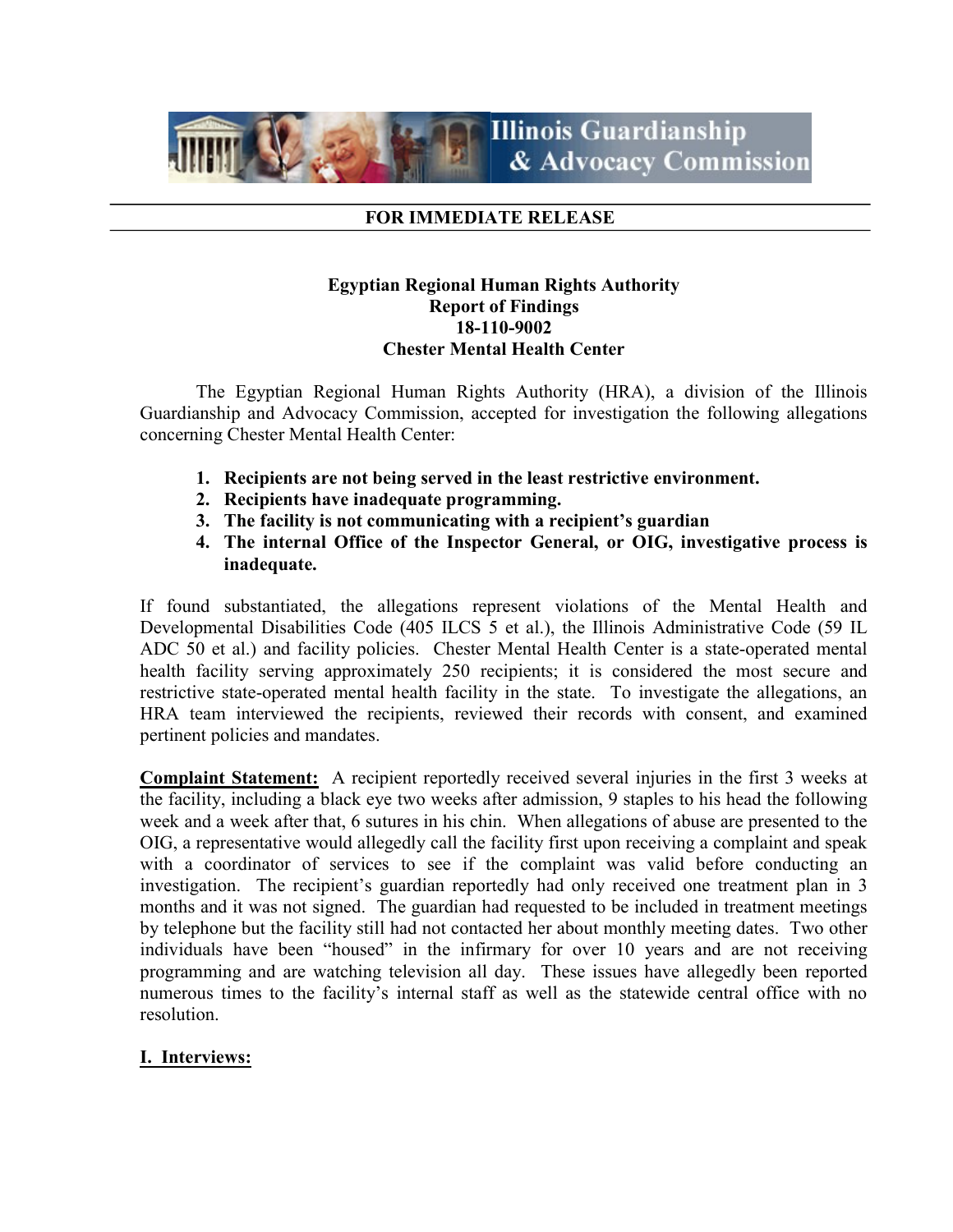A. Recipient 1: The recipient informed the HRA that approximately 2-3 months prior to his meeting with the HRA he was in an altercation with staff. He was in another patient's room and staff hit him in the face and chest and took him to the restraint room where he was choked while in restraints. The recipient said he passed out briefly. As a result of the altercation he had a black eye and the incident was reported to the OIG. The recipient reported that an investigator came to speak with him but he could not recall exactly how long after the incident they came to interview him, but he thought it was less than a week. The recipient stated that he attends his treatment meetings and his guardian had not been attending but at the most recent treatment plan meeting his guardian had participated by telephone. He had not had any issues with staff for  $1\frac{1}{2}$ -2 months.

B. Recipient 1 Guardian: The guardian told the HRA that the recipient had hit a nurse at a community hospital and was placed in jail from October until February; during that time he regressed. One state operated facility close to his hometown would not take him so he was sent to Chester Mental Health. Since being at Chester, the recipient has had several accidents/incidents which have required him to have staples in his head, stitches in his chin and black eyes. The OIG was contacted and called Chester but was told there was no swelling or bruising and the guardian does not believe an investigation occurred. Therefore, another call was made to the OIG and the guardian said they may have investigated then, but she was unsure. The guardian was told by staff (unknown name) that one of his injuries was due to him being placed on blood pressure medication and Clozaril and he fell and hit is head on the toilet. However, the nurse said he had never had blood pressure medications but was on 130 mg of Clozaril. The guardian said he has been on up to 900 mg before without any issues. The recipient has been in restraints once and staff reported that he threw himself on his bed during the incident and hit his chin on the bed which required stitches. However, the recipient reported that a Security Therapy Aide (STA) blackened his eyes and threw him on the bed. In June, 2017 the recipient and guardian had requested that he be transferred to another state operated facility to be closer to family but he had not yet met criteria set by the treatment team at Chester for a transfer to occur.

C. Recipient 2: The HRA questioned this recipient regarding allegations that he remained in the infirmary for 10 years or more and had no programming during the day. The recipient answered questions of the HRA but did not have much conversation beyond direct questioning. The recipient also requested that a STA stay with him during the interview and the STA helped answer some questions as well. The recipient said he would like to leave Chester and the STA stated that he has talked a lot about leaving and the facility took him twice to visit a nursing home along with his Uncle. The first visit he did alright but he had some anxiety and behaviors following the second visit. The recipient usually attends his treatment meetings and participates in them; he is his own guardian but does have family involvement. He remains in the infirmary during the day rather than attending rehabilitation classes and usually watches television. He does not go to the cafeteria for meals, instead the meals are brought into the infirmary. He had been on 1:1 supervision for safety reasons due to frequent falls and had to be removed from 1:1 before he would be able to transfer to another facility. At the time of our interview, the recipient had been off of 1:1 for approximately a month. The STA was of the opinion that he would like to move but is also nervous about the move.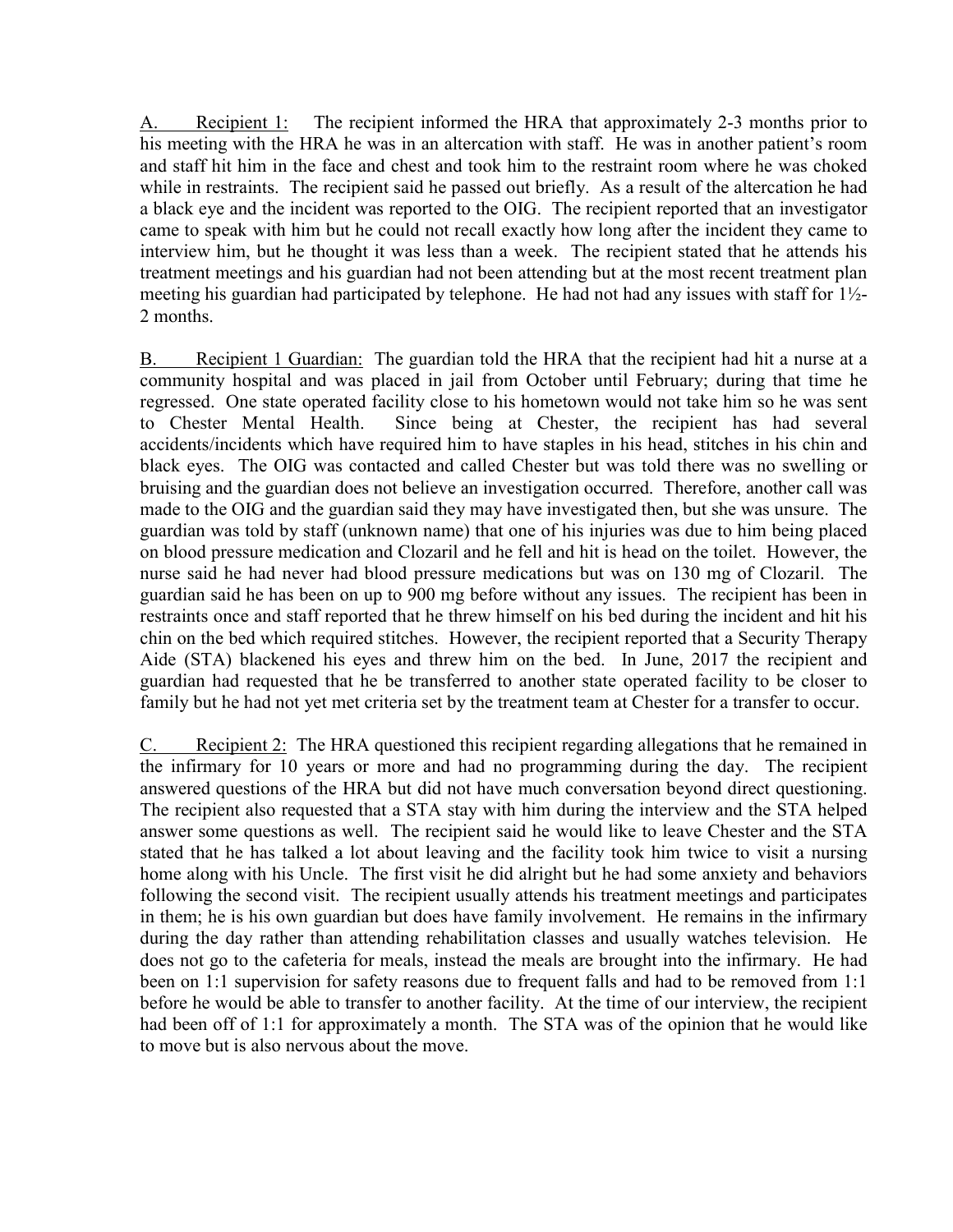D. Recipient 2 Therapist: This recipient's therapist was questioned on barriers to transfer and programming. The therapist informed the HRA that the recipient had declined offers to go to the gymnasium and other activities, but they continue offering them to him frequently. The therapist stated that he has not been in the infirmary for the entire duration of his admission and had gone back and forth between the infirmary and regular units but living on the unit did not last long. At one point he was able to stay on the regular unit for a full 6 months; housing him in the regular unit was the goal of his treatment team and they encouraged him to be active. When on the units, he would break the telephones which upset other patients. He was also having frequent falls which was thought to be a medical issue so tests were ordered in the infirmary and all tests came back clear and showed no medical reason for the falls. Next, the recipient refused to walk so he had to be placed in a wheelchair and then the wheelchair became a positive reinforcement for his maladaptive behavior of intentionally falling and refusing to walk. Since wheelchairs could not be on the regular units for safety reasons, he remained in the infirmary. The facility tried physical therapy and exercises to try to get him out of the wheelchair and he was placed on 1:1 for fall precautions. Due to him being in a wheelchair and no longer needing a maximum security facility, placement at a nursing home was sought by the facility. He went to a community nursing home with his uncle twice for visits. The first visit went fairly well, but after the second visit he was afraid and hesitant about moving. He had anxiety issues such as pulling out his fingernails following the visit. At that time, his Uncle preferred for him to stay at Chester due to his extreme anxiety over moving. The therapist tried talk therapy about being afraid of the nursing home and he "nitpicked" small things such as the toilet seats and remained fixated on those things so the therapy was unsuccessful. He was placed on mood and anxiety medications to help address those issues. In order to help facilitate a transfer, the treatment team had recently moved him to the medium security unit which would help with placement.

E. Recipient 3: The recipient was interviewed in August. It was a brief interview as the recipient was unable to communicate much. He mostly mimicked or repeated what the HRA said. When asked if he stayed on the unit; he nodded, yes. When asked where he eats, he said "cafeteria." When asked if he went outside every day, he replied "every day." When asked if he went to the gymnasium daily he nodded, yes.

F. Therapist Recipient 3: The therapist stated that she had been meeting with this recipient for over a year. She meets with him every other day. In the infirmary, the activity therapist would check with him to see if he wanted to go to the gym or yard activities when his behavior was okay. He chose to go once every few weeks, but less stimulation is better for him typically. When his behavior was bad he inflicted serious injury to others. The recipient hears voices and calls people demons and "goes after them." The facility had completed a Petition for Guardianship recently due to his lack of communication skills and his future needs. The therapist explained that he was placed in the infirmary initially due to a serious head injury he had received on the unit from a peer. He had severely regressed after that accident so he remained in the infirmary while trying to find placement in a nursing home. It had been difficult to find a nursing home willing to accept him because he was too violent. They did not move him to the unit for his own safety due to potential for harm from others because of his level of regression. They had previously tried moving him to a regular unit and that only lasted a day because at that point it was too much stimulation for him and was a new environment that he did not adjust to well. Approximately 3 months prior to our interview, the recipient had moved to a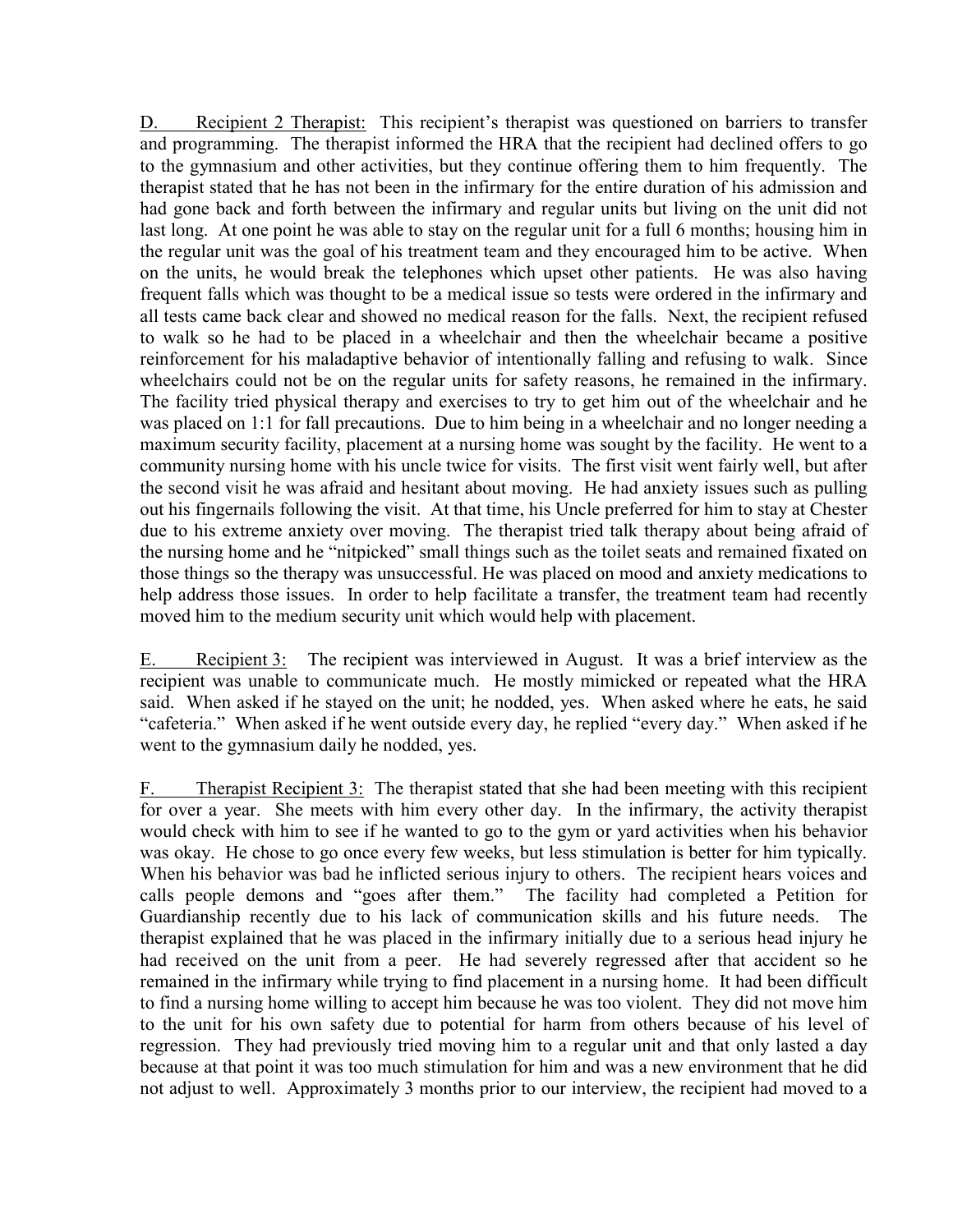regular unit due to the infirmary closing because of a staff shortage. He was doing well with the move and seemed to be happier although he would still bang on things and yell a lot but had not hurt anyone. Since moving to the regular unit he had attended gym and yard activities more frequently, but he tends to sit and watch more than participate in activities. He does not have the attention span to attend rehabilitation classes. His current barrier for transferring to a less secure facility is finding a placement that can meet his needs and is willing to accept him. The guardianship was still pending in their legal department as far as the therapist knew, but she stated there had not been a court date yet.

# II. Clinical Chart Review:

# A. Recipient 1:

The recipient was admitted 2/22/17. There was a letter in the chart from the guardian dated 2/28/17 which stated that the recipient had left her a message on 2/23/17 that he was transferred to Chester and the guardian stated she had been trying to reach him since that date with no success. The guardian left her contact information in the letter. Also on 2/28/17 the guardian's attorney sent a facsimile to Chester Mental Health notifying them that the guardian had been appointed as temporary guardian of the estate and person of the recipient on 2/27/17 and had attached a copy of the Letters of Office.

An Order for Physical Hold dated 6/26/17 at 4:17 p.m. stated that the recipient was "disruptive and refused redirection. Jumped face down on bed and struck chin on foot board. When pt [patient] sat up he attempted to hit staff was placed in PH [physical hold] continued to struggle, bleeding continuously, metal cuffs applied and pt placed in 5 point FLR [full leather restraints] due to thrashing on bed." It was noted that metal cuffs were applied from 4:20-4:25 p.m. The injury report dated 6/26/17 at 4:15 p.m. regarding this same incident stated that the recipient had a laceration to his chin with moderate bleeding which required sutures. The section entitled "what happened?" indicated that the recipient's response was "I hit my face."

90 Day Fitness Evaluation/Progress Report dated 7/26/17 reported a diagnosis of schizoaffective disorder, hypertension and hyperlipidemia. He was admitted as Unfit to Stand Trial (UST). The recipient was not compliant with psychotropic medications. It was documented that he had several recent acts of aggression toward staff resulting in emergency enforced medication and being placed in restraints. He was described as being "quite irritable" and having trouble controlling anger. His ability to rationalize and think clearly was limited at that point. It was reported to the court that the treatment team was of the opinion that he was still UST.

Infirmary Admission and Discharge Summary dated 5/17/17 stated that the recipient had a "syncopal [fainting] episode" with head trauma to the scalp. The injury report dated 5/17/17 documented a laceration to the back right head with moderate, active bleeding. It stated that the recipient fell in his room and struck his head on the toilet. Ice and pressure were applied and medical staff was notified. The physician's examination section documented that the recipient passed out while on the toilet and hit his head sustaining a  $1\frac{1}{2}$  cm laceration to the right occipital area. The recipient was described as dizzy and pale, alert but drowsy. His blood pressure was 74/52. An IV was started and emergency medical services were called.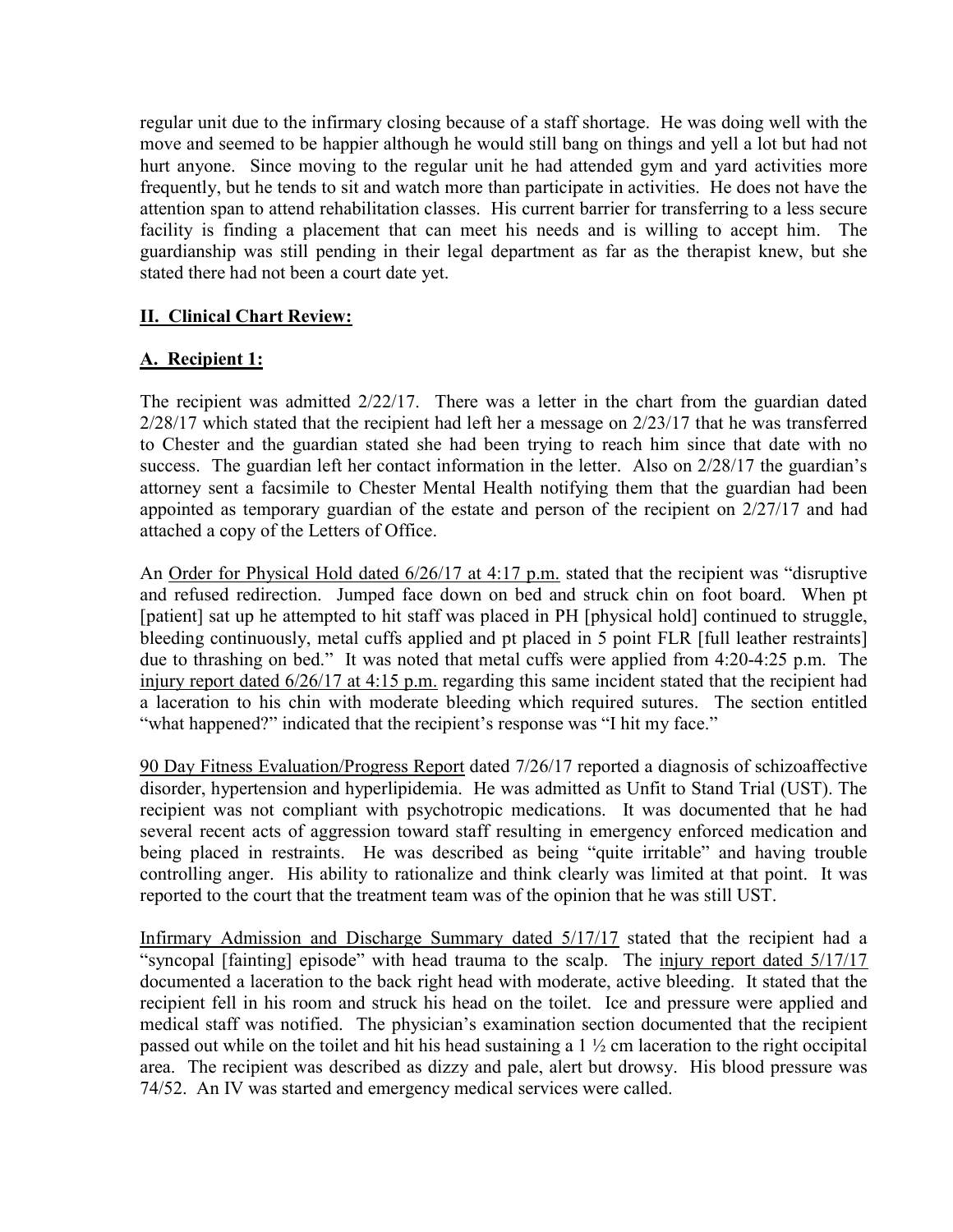Case Notes: A 4/6/17 Therapist note documented that the psychiatrist ordered a Clozaril "work up" and the guardian was notified and gave verbal consent; paperwork was sent to her for signature. It was noted that the psychiatrist also increased the Haldol but there was no documentation if the guardian consented to that. A 4/12/17 nursing note documented that the OIG reported the guardian called and filed a complaint because she visited the recipient on 4/9/17 and reported a bruise to his left eye. An injury report dated 4/12/17 documented that the recipient was examined by a nurse at 12:50 p.m. and no injury was noted upon assessment and documented "mother alleged there was a bruise around his left eye. None noted upon assessment today." The physician's examination comments noted that the recipient stated "I lay on that side" and that he denied any injury. No edema or bruising was noted to left orbital area. On 4/12/17 a nursing note documented an attempt to reach the guardian but no reason why was noted. 5/15/17 Nursing Notes indicated a new order received to titrate up Clozapine by 5 mg daily from 125mg BID to 175mg BID and then repeat lab work. 5/17/17 therapist restriction note documented that the recipient's restrictions were reviewed and continued for water restriction in his room for flooding. He was given off unit privileges back to allow him to go to the dining room. On 5/17/17 a nursing note documented an attempt to notify the guardian of a transfer to the hospital due to requiring stitches after "syncopal episode." The case note at 11:45 documented the recipient was on the toilet and "passed out" hitting his head and sustaining a 2-3 cm laceration. He was taken to the emergency department at 12:17 p.m. A nursing note on 5/17/17 at 1:50 p.m. documented that the nurse spoke with the guardian regarding the recipient's fall and injury. On 5/18/17 a nursing note documented that a new order was received to start Lisinopril (for high blood pressure); another note on 5/23/17 showed it as being discontinued. On 5/24/17 a restriction note from the therapist documented that the recipient's water restriction was reviewed and discontinued. It was also noted that his Clozaril dose of 50 mg BID (twice daily) was effective and he was doing well on that dose. It also documented that "when medication was being changed and being increased [recipient] had an episode where he fell and hit his head on the toilet which required a visit to [community hospital] where he received 7 staples to his head." If he continued to do well it was noted that the plan was to allow him to resume attending all activities again and he would be started in fitness education. On 6/26/17 a STA note documented that the recipient was asked to lie down to receive a PRN shot and the recipient "jumped in the air and landed on the bed, busting his chin open on footboard." It was also documented that after the nurse finished cleaning his chin and left the room the recipient "attempted to strike staff. Recipient was placed in a physical hold at 1617 and recipient became increasingly combative with staff. Recipient was then placed in metal cuffs at 1620. Recipient was then escorted to the restraint room where restraints were applied and metal cuffs were removed at 1625. A chest posey was utilized due to recipient thrashing on bed." On  $6/27/17$  a therapist note documented that the guardian had left a voice mail and the therapist attempted to return the call at 4:20 p.m. but was unable to reach the guardian and left a voice mail that she would try again the following day. On 6/28/17 it was documented that another phone call to the guardian was attempted with no answer and another message was left. On 7/7/17 a nursing note documented that the recipient's Clozaril had been increased and that he denied any complaints. There was no documentation in this note what dose it was increased to or if the guardian had given consent for the increase. On 8/2/17 a Therapist note documented that she left a message for the guardian on 8/1/17 to have her return a call to set up a time for the recipient's treatment plan on 8/2/17. The guardian returned the call at 8:40 a.m. and the treatment plan was scheduled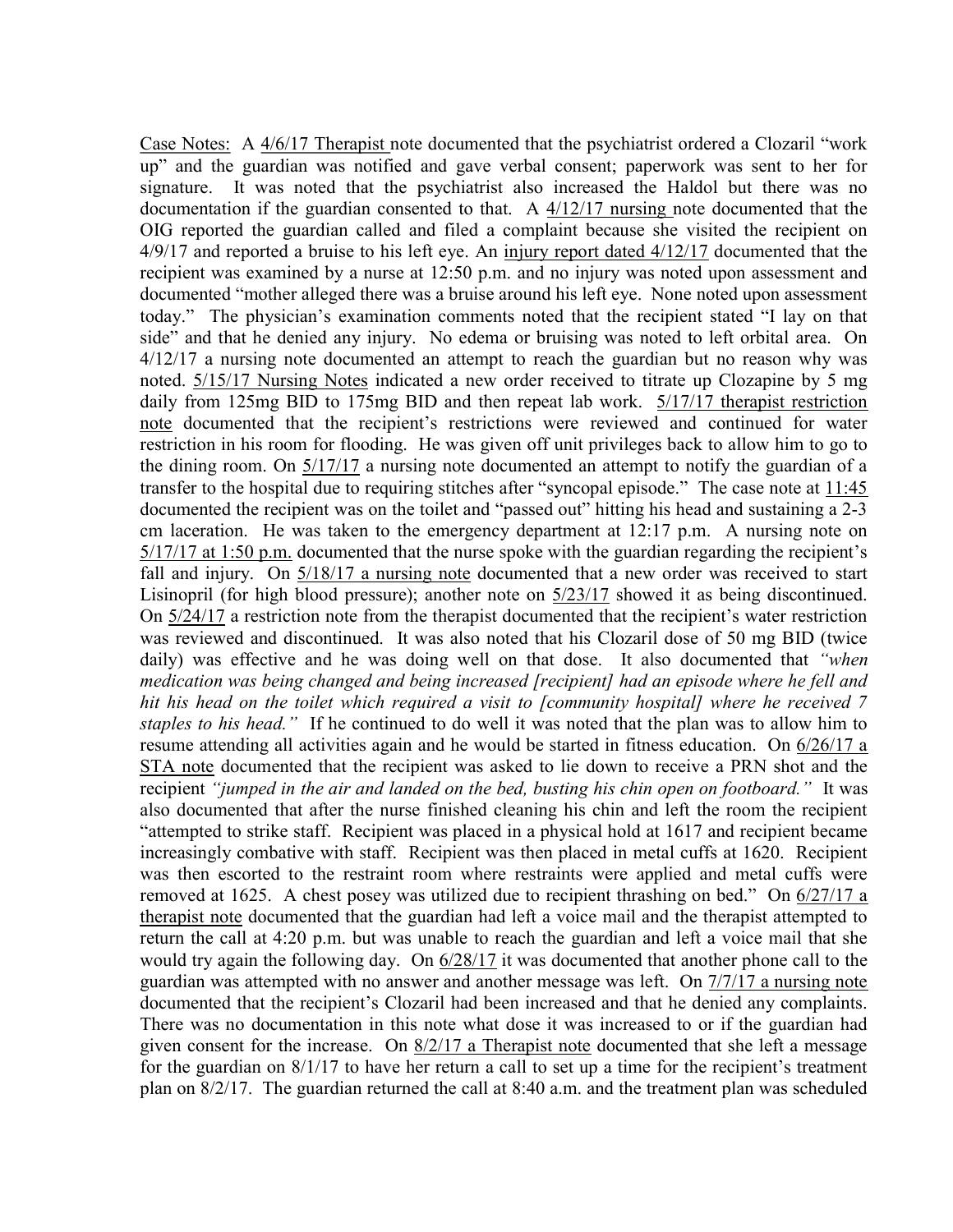for 1:30 p.m. that day. On 8/2/17 a nursing note documented another order being received to increase Clozaril to 75 mg in the morning and 100 mg at hour of sleep and then to increase to 100 mg twice daily and repeat the Clozapine level test after 30 days. On 8/2/17, a therapist note detailed the treatment plan meeting that was held that day and noted that the guardian participated by telephone. The treatment team discussed the increase in Clozaril medication and the plan to increase it gradually over the following weeks. It was documented that the guardian disagreed with the slow titration and stated that previously he was on a much higher dose of 900 mg. The psychiatrist explained his reasoning for titrating slowly was due to him falling and hitting his head on the toilet when he was first started on Clozaril. The medication was started on 5/5/17 and the fall occurred on 5/17/17. The treatment team then discussed the injuries he recently had. The recipient stated when he hit his head on the toilet "it felt like I had a dose of heroin." When asked why he dove onto the bed hitting his chin on 6/27/17 the recipient stated it was because "I had been up all night the night before and I couldn't walk to my room the way I usually do." There was no mention of staff abuse at this treatment meeting. The discussion returned to medication and the recipient's inability to sleep well. Alternatives were discussed and the guardian requested to just increase the Clozaril rather than starting another medication for sleep since the Clozaril would help with sleep too. The psychiatrist agreed with the guardian's input and wrote an order to increase his Clozaril and not start a new medication. Another treatment meeting was held on  $\frac{8}{30/17}$ . It was documented that the recipient refused to attend but his guardian participated by telephone. The guardian was still advocating for an increase in Clozaril due to continued maladaptive behaviors and the psychiatrist agreed to check his levels the following week to see if he could tolerate an increase.

Treatment Plan Reviews (TPR): The initial TPR dated 2/22/17 documented that the recipient was admitted as Unfit to Stand Trial and refused offers of medication to treat his mental illness and would not sign consent for them. The therapist and nurse were to each meet with him once weekly to educate him on his mental illness and need for medication. It was noted that the recipient had a guardian and listed her address and phone number in the TPR. An interim treatment meeting was held two days later due to him becoming physically aggressive towards staff requiring restraints. The treating psychiatrist was to be consulted too regarding emergency medication or a possible petition for court enforced medication. On 3/8/17 another interim treatment meeting was held due to the recipient hitting staff in the face with a closed fist. His medication was increased at that time "due to his instability. He was also counseled about his inappropriate behavior and the need to follow rules." Another interim meeting was held on 6/26/17 due to the recipient being upset that he was on red level and was not allowed to go to the courtyard. He escalated, refused medication and emergency medication was ordered. The recipient "dove onto his bed hitting chin on footboard, splitting his chin open." The HRA found no guardian signatures on any TPRs and no documentation that the guardian was invited to the treatment meetings with the exception of a notice of treatment panel meeting for medication review which documented that it was mailed to the guardian on 5/4/17 for a 5/18/17 meeting at 7:30 a.m. The signature pages for the regular 30 day TPRs beginning with the July TPR documented that the guardian participated by telephone, but still did not contain a guardian signature on the form. More details were provided in the TPR about the 6/26/17 incident that resulting in a chin injury. The guardian requested that the recipient be moved to a facility closer to family. The team explained that due to his recent aggressive behaviors, it was doubtful that another facility would accept him for transfer. She was also informed that even if a transfer was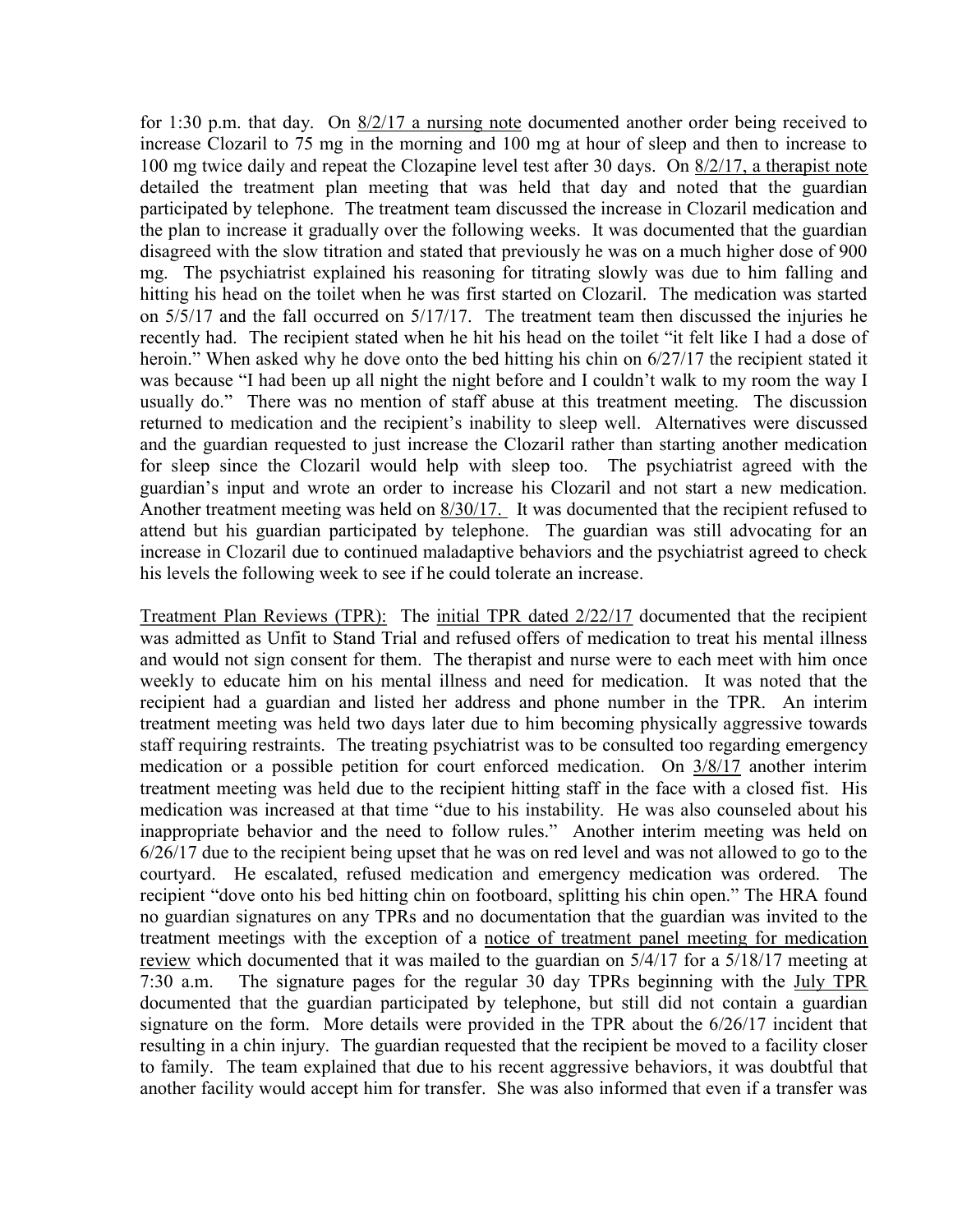possible it would disrupt his treatment and could possibly result in him having to be hospitalized for a longer period of time. The team assured the guardian that the recipient was improving on his current medication which was slowly being increased to a therapeutic level. It was noted that his last fitness test resulted in a score of 85% which was an increase from the previous 75%. Once stable, the treatment team would recommend that he be returned to court. The guardian expressed concern about the injuries the recipient had received since admission including staples to head, sutures to chin and a black eye. The 8/2/17 TPR documented that the guardian participated by telephone. The signature page included a signature from the recipient but not the guardian. However, there was a handwritten note on the signature page that the guardian participated by telephone.

Medication Information: A psychiatrist note dated 7/3/17 documented that the recipient's Haldol was being tapered down and the Clozapine was being tapered up. It was noted that he had still been in restraints "numerous times this reporting period prior to starting Clozapine." The recipient had reported being on 400 mg in the morning and 250 mg in the evening previously. When the Clozapine titration began, the recipient had a "decrease in mental status." Since starting with Clozapine there had been no restraints, however it was noted that he fell and hit his head, but the Psychiatrist documented that he was "currently on Clozapine 75mg BID [twice daily]...doing well on current Clozapine dose...medication compliant. Pt does remain paranoid. Reclusive." A 2/27/17 consent to medication form was signed by the recipient but not the guardian. A box was checked above the physician's signature line that stated "The client was examined and has the current capacity to make informed decisions regarding treatment." A 3/3/17 medication consent form contained the guardian's signature and above the patient signature line stated "see other consent" Two nurses signed as witnesses where the form indicated "required for verbal consents only" and no physician signature was on the form. The same box was checked stating the client was examined and had capacity to make informed decisions regarding treatment. The 4/4/17 medication consent form was signed by both the recipient and the guardian and a nurse and social worker signed the witness required for verbal consents only section and a physician signature was present. The box indicating the client has capacity to make informed decisions was also checked on this form. The HRA also reviewed medication orders dated 5/17/17 in which the psychiatrist ordered Clozaril to be held for a reevaluation. This would have been after his fall which resulted in staples to the recipient's head. There was also an order to monitor blood pressure and an order for Lisinopril [blood pressure] on 5/19/17 to be held unless his Systolic blood pressure was 180/110 or higher. It was documented that this was a telephone order from a physician on 5/19/17 at 8:40 a.m. which was read back twice. There was no documentation in the chart as to why the monitoring and Lisinopril was ordered. The May 2017 Medication Administration Record (MAR) listed Lisinopril as starting on 5/20/17 but there were circles on 5/20, 5/21 and 5/22 indicating no medication was given and then it was discontinued. The June 2017 (MAR) listed Clozapine 25 mg daily and indicated administration twice daily through June  $19<sup>th</sup>$ . Starting June  $19<sup>th</sup>$  the dosage had increased to 62.5 mg in the morning and 50 mg given in the evening. Starting with the evening dose on June  $26<sup>th</sup>$ the Clozapine had increased to 62.5 in the evening and 75 mg in the morning.

OIG (Office of the Inspector General) Report: The OIG report regarding an allegation of abuse involving the recipient's black eye was reviewed. The recipient reported to the OIG that he went into another individual's room and that is when he was punched in the eye and put into restraints.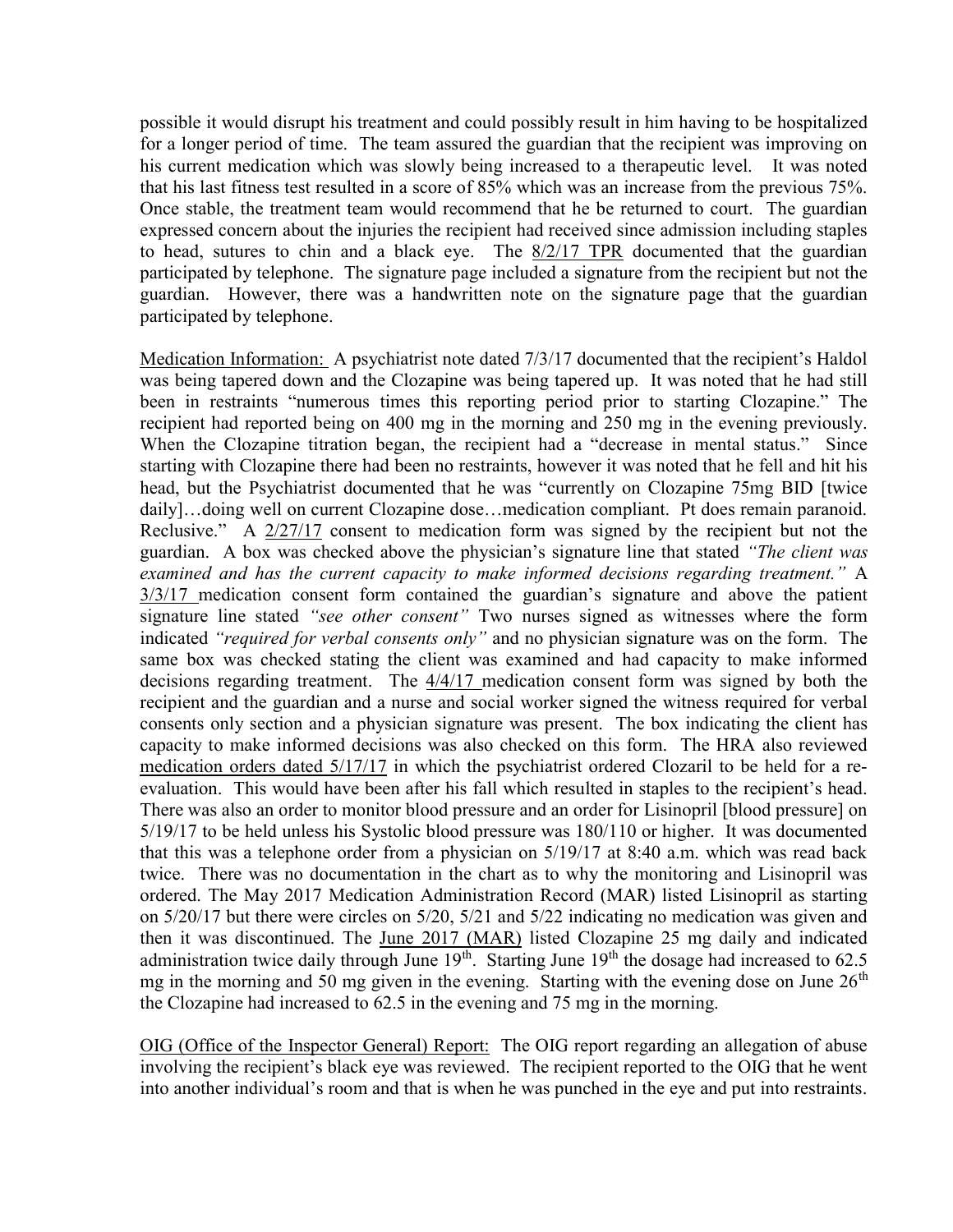There was no facility video recording available. The STA reported that while helping a trainee flush the recipient's toilet, the recipient attacked him. When staff intervened, the recipient chased them down the hallway and hit a staff in the head several times. Staff attempted to place him in a physical hold but he continued fighting. He ended up in a room on the unit where they all fell on the bed; after that the recipient was escorted to the restraint room. Both STAs denied abusing the recipient. Several staff gave consistent and corroborating statements that they witnessed no abuse of the recipient but stated that the recipient was observed attacking staff, therefore, he was placed in a physical hold and then into restraints. The nurse examining the recipient following the restraint episode documented no injuries or bruising. The OIG liaison took photographs of a bruise under the recipient's left eye as was alleged. However, the allegation was reported 10 days late by the recipient so it was hard to determine where it came from. There was another OIG complaint of neglect that was still under investigation at the time of this report.

## B. Recipient 2:

Progress Notes: A psychiatrist note dated 4/26/17 listed the recipient's primary diagnosis as Schizophrenia, paranoid type; chronic: non-compliance with treatment; Obsessive-compulsive disorder with self-injurious behavior and property destruction. The secondary diagnosis was listed as personality disorder NOS (not otherwise specified) with obsessive-compulsive; passive aggressive and immature traits. The clinical course was listed as "patient is being primed for potential residential care placement at this time. Relevant issues are being explored and addressed. This has included physical therapy consultation and patient has been quite cooperative thus far. A visit to the residential care facility is also being scheduled on 4/28/17 and he maintains his interest with this plan." The recipient was on medication for anxiety, obsessive compulsive disorder, two medications for psychosis and aggression, a medication for mood instability and another for agitation. In May, 2017 the case notes indicated the recipient was on 1:1 observation for safety from 0700-1200 and frequent observation from 2300-0700 as well as 1:1 observation during meals and snacks due to increased risk for choking. It was also documented that he had not had any falls and was up in his chair more frequently and could transfer from his bed to the wheelchair. A 5/4/17 nursing note documented that the recipient reported "being scared of the nursing home...It's different." The recipient was counseled on how the feeling of being scared could be a good thing because it is excitement. A  $\frac{5}{7}{17}$  note documented that "exercises are encouraged but the patient refuses." On 5/9/17 the recipient was agitated and was placed in restraints. On 5/10/17 a nursing note documented that the recipient "appeared in a somewhat down state. Remaining in room, only participating out in common area for dinner that required much prompting by staff. Recip. Is not as cooperative with staff." On 5/23/17 a nursing note documented that the recipient had episodes of agitation over the weekend and tried to hit staff (an STA and a nurse). He was noted to be uncooperative and unmotivated. On 6/23/17 a nursing note documented that the recipient was escorted to a community nursing home with his therapist and a STA. The therapist also noted that his uncle met them there and the recipient was receptive to discussion and the tour but showed some "labile mood" overall it was a good trip. On  $6/24/17$  at 0900 it was documented that the recipient was agitated, yelling and cursing at staff and tried to grab the nurse's glasses. He was offered and accepted Haldol for agitation. On 7/7/17 a therapist note documented that the recipient "continues to have conflicted feelings about going to a nursing home. His biggest complaint is being off 1:1. He states he's lonely. He is encouraged to be mobile and get out of his room and socialize with the other peers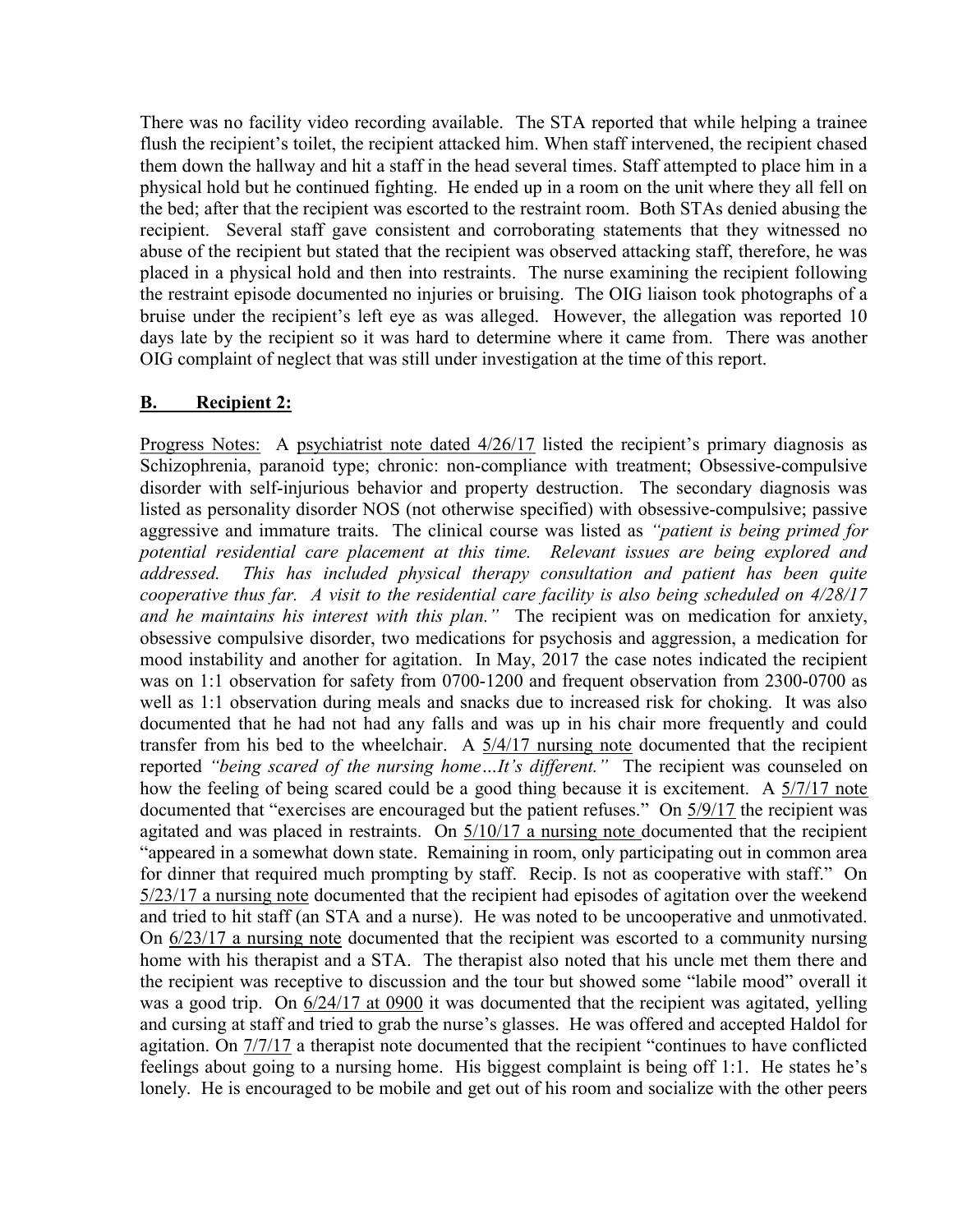and staff in day room. Yesterday when encouraged to get up and walk he reached for glasses the STA was wearing who was assisting him." On  $\frac{7}{24/17}$  the therapist note documented that the recipient had been off 1:1 for over a month. Overall he was adjusting and still complained that he wanted back on 1:1. When this occurred he was encouraged to sit in the day room to socialize with others. Attempts were still being made to transfer him to a nursing home and it was noted that "last week information packets had to be faxed again for review." The note also indicated he was met with on a regular basis, sometimes daily. On 8/9/17 at 0218 a nursing note documented that the recipient was on his bed picking at his feet when the STA was making rounds and it was discovered that he had picked all of his toenails off. It was cleaned and the bleeding was stopped and the recipient stated "I'm sorry I want to be 1:1." On  $\frac{8}{9}{17}$  at 0750 the recipient had picked his finger nail off. He was treated and stated "I'm sorry I won't do it again." He was placed on 1:1 for self-injurious behavior monitoring and it was noted that his mood is depressed and he yelled at a physician while being reviewed and was described as being "unpredictable and needs monitoring." On  $\frac{8}{10/17}$  he was returned to frequent observation with his door open at night for monitoring of safety.

Treatment Plan Reviews (TPR): The original 72 hour TPR was dated 6/17/88. It documented a full scale IQ of 61 in 1976 and 82 in 1982. In 1988 his full scale IQ was noted to be 73. He was transferred to Chester; his "serious incidences of behavioral problems include self-mutilation, property destruction and injury to others" at a less secure state operated facility. It was noted at that time that he would be housed on a regular unit. The more recent TPRs included a history which indicated that the recipient signed his original voluntary application for admission on 6/6/14 and continued to remain on voluntary status by signing reaffirmations every 60 days. He was admitted to Chester Mental Health on 6/16/88 as a transfer from another state operated facility due to repeated acts of property destruction, self-mutilation and injury to others. His original admission to the other state operated facility was 2/17/88 which was his first admission (he was 21 years old). Developmental delays were noted at 18 months of age and behavioral problems began at age 5 when he had behaviors of pulling off people's eyeglasses and breaking them and destroying property at home as well as being assaultive to his mother, property, staff and residential placement. His uncle assumed care of him in March, 1987 when his mother and father were both deceased. He was admitted to a residential care facility in January, 1988 but became so unmanageable within the first week that he was taken to a psychiatric unit and transferred to a state operated facility where he remained until transferring to Chester due to assaultive and destructive behavior. The 4/8/15 Transfer Recommendation noted that he was "currently housed in the infirmary due to weakness and unsteady gait. He spends most of his day in bed and requires regular prompting to get up and walk around. [Recipient] did receive his Merry Walker this reporting period and attended a physical therapy appointment on 3/2 in order to learn how to use it properly." The 4/26/17 TPR listed in the extent to which benefitting from treatment section that he had been in restraints 9 times between August and October, 2016 for breaking a nurse's glasses, throwing a chair at staff and throwing liquid medication in the nurse's eyes. It was noted that he had been housed in the infirmary since 8/16/16. Criteria for separation was listed as exhibit an ability to inhibit significant impulses to engage in aggressive behaviors of violence for at least 3 months; a genuine desire for transfer; be cooperative in his adjustment as exhibited by statements, taking medications deemed as essential; participation in activities on/off the unit and making of reasonable plans. On  $\frac{5}{9/17}$  an interim treatment plan noted that he threw his bed alarm at staff and kept trying to grab glasses and hit at staff. When asked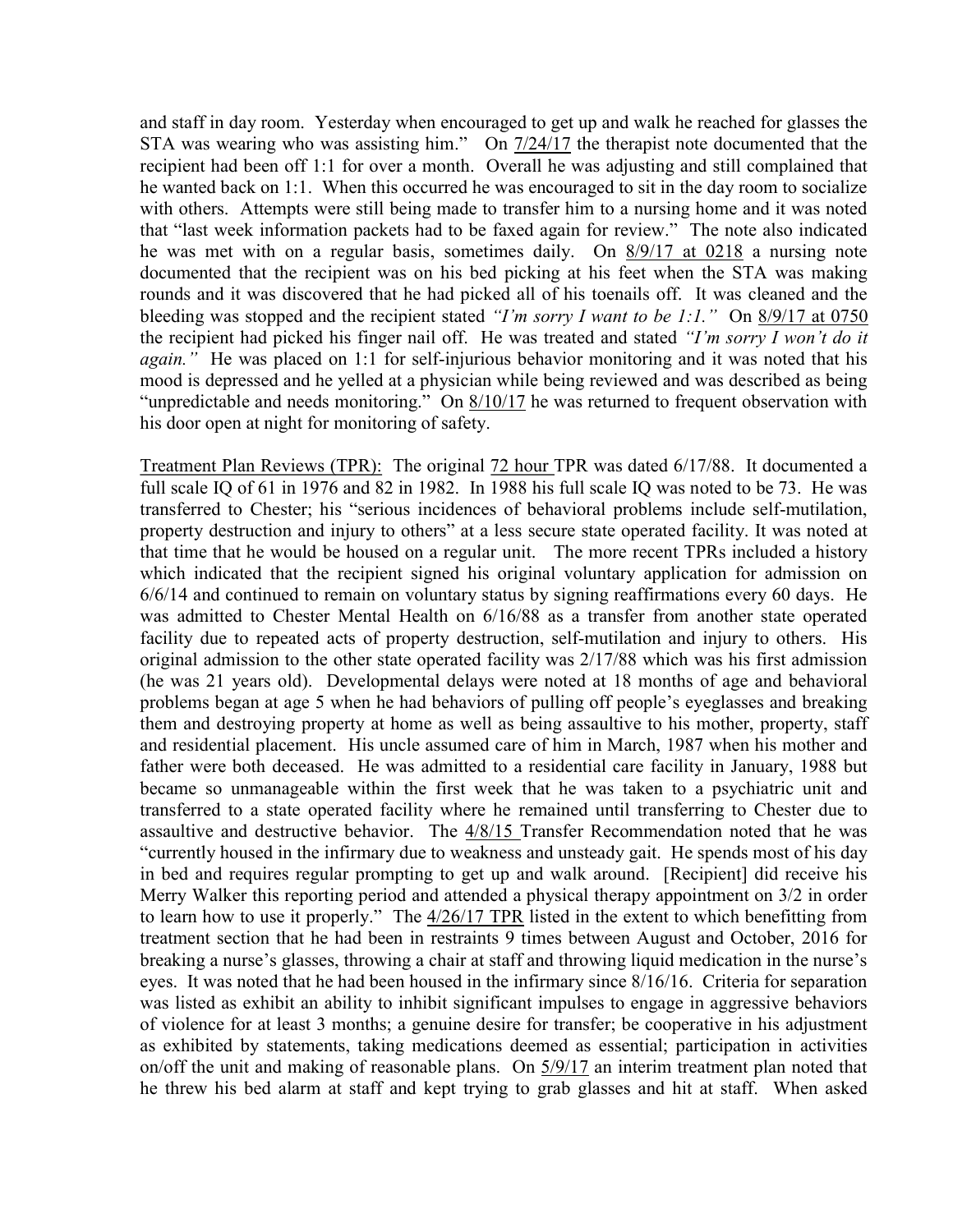during a follow up discussion if he wanted to go to the nursing home, he shook his head no and turned away and refused to discuss it further. The 5/24/17 TPR listed the same criteria for separation and it was noted that "he has made good improvement this month." The continuity of care section documented that once the recipient has met separation criteria, he would be transferred to a less-secure facility. He would require "intensive outpatient treatment in a group home or skilled nursing facility due to the amount of time he has spent in an institutional setting." The  $5/24/17$  psychiatrist progress note documented that the recipient's interest in nursing home placement "appears to wax and wane at this time. Staff continues to provide him reassurance and support, taking into consideration that allowing him time, will elicit a positive effect, towards encouraging him to embrace placement sooner or later." The 6/21/17 TPR documented in the discussion section that the recipient's TPR meeting was held in the infirmary where he was housed. He was encouraged to continue avoiding restraints and aggression. "Nursing home placement continues to be pursued  $\&$  [the recipient] continues to be encouraged to be more independent." It was noted that his 1:1 had been "incrementally decreased." On 6/6/17 he was taken off 1:1 for gait/safety and was only on it for meals and snacks. However, he was still asking to be placed back on 1:1. It was noted in the 7/18/17 TPR that the recipient last visited the nursing home on 6/23/17. Nothing was mentioned in the TPR as to how that visit went. However, there was a restriction of rights dated 6/24/17 documenting that emergency medication was administered due to the recipient being "extremely agitated, cursing, yelling at staff. Threw wheelchair arm at STA then punched STA. [patient] was asked if he needed more medication, replied 'yes.'" The HRA also found 7 releases for community nursing homes in this recipient's chart.

## C. Recipient 3:

Progress notes: Nursing notes for the month of June, 2017 while the recipient was housed in the infirmary documented several maladaptive behaviors which included pacing on the unit, intentionally urinating and defecating on the floors both in his room and in the hallways, yelling, banging on doors, crawling on the floors and coming out of his room naked. There were 20 documented instances from June  $1<sup>st</sup> - 24<sup>th</sup>$  of him receiving PRN medication (as needed) for his maladaptive behaviors. There were also instances documented where the PRN medication was not effective in controlling his behaviors. It was also documented that he was on 1:1 supervision during meals for an increased risk of choking. In September, 2017 the recipient was moved to a regular unit once the infirmary closed. He was placed on 1:1 observation for his safety to be within eye sight of staff which was discontinued during sleeping hours. A 9/6/17 note documented that he had not had any incidents of injuries since returning to the unit and the treatment team agreed to discontinue 1:1 observation with the exception of 0700-1200 to assist with ADLs (activities of daily living) and during meals. Some maladaptive behaviors of yelling, slamming doors, getting in staff/peer personal space, becoming upset at redirection and attempting to pull the sink off the wall in his room. He had a total of 13 PRNs between 8/30/17 (when he moved from the infirmary to the regular unit) and October 30, 2017. On 10/2/17 it was documented that the recipient signed a voluntary reaffirmation for 60 days. The therapist also stated that the recipient "has shown good adjustment over the past month to Unit has not required restraints and his last FLR [full leather restraint] was 8/19/17. He requires redirection and assistance from staff for all of his ADLs. A report has been submitted recommending guardianship for him. He appears happy most the time and does a lot of mimicking of words and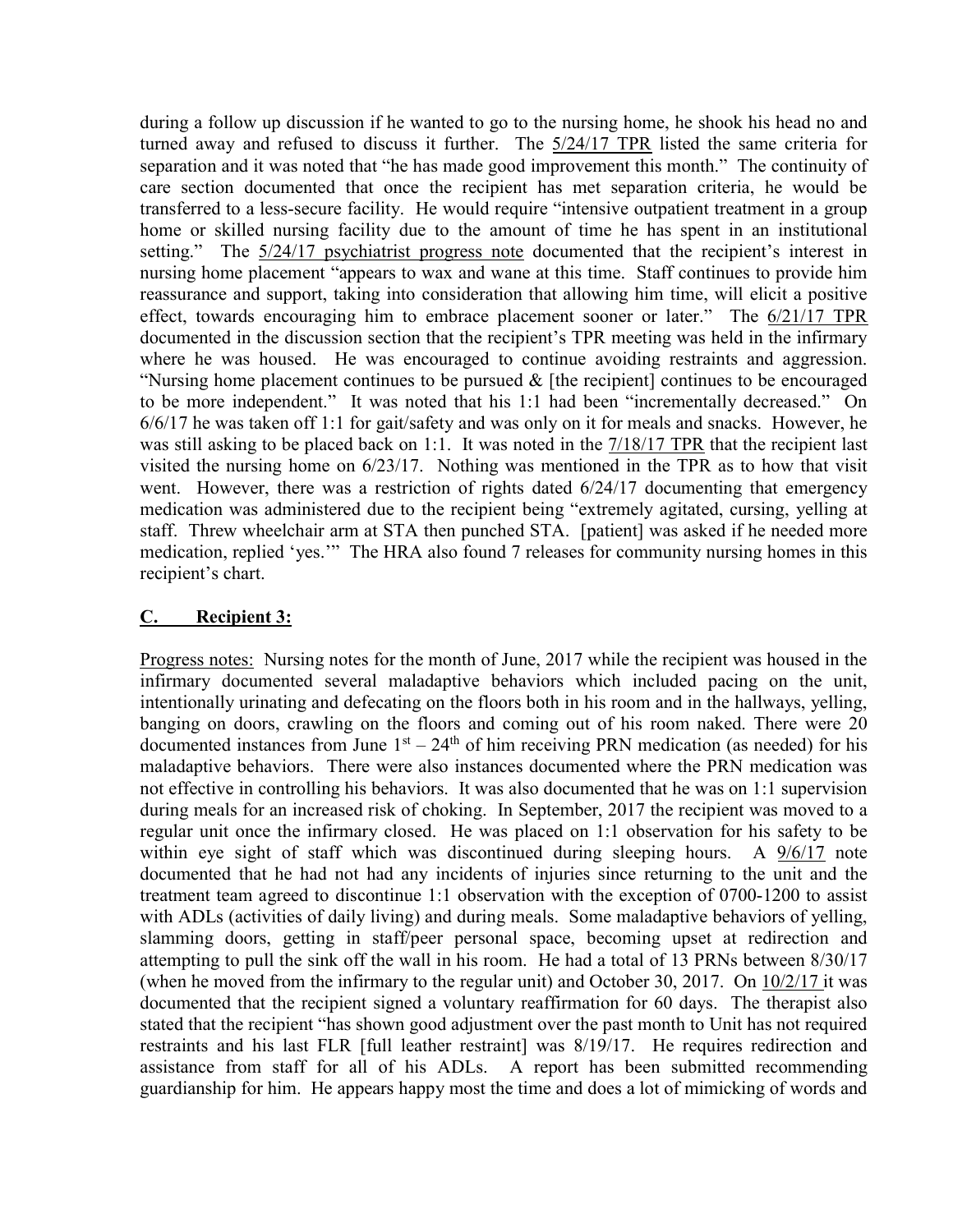behavior. Today in a joking manner he pushed table at a peer. He smiled and laughed when redirected. The peers on module have been very patient with him. He no longer is on special observation except the 1:1 for meals/snacks due to choking risk." A 10/27/17 therapist note documented that the recipient "continues to have no major behavioral issues on unit. He needs a lot of redirection and assistance from staff. His application requesting guardianship has been accepted by the Office of State Guardian and awaiting a court date." On  $12/1/17$  the recipient signed a 60-day voluntary reaffirmation to remain at Chester. The recipient "expressed that he likes it at CMHC and wants to stay here. Patient denied concerns and returned to watching television. Therapist will continue to meet for progress management."

Treatment Plan Reviews: The 8/15/17 TPR documented the reason for admission as "required restraints on several occasions due to aggression toward peers and staff. He also engaged in other aggressive acts such as throwing dinner trays and garbage cans, spitting and threatening others." The most recent admission to Chester was on 7/10/98. He also had a prior admission from 4/8/84 until 8/13/96 when he was transferred to a less secure state operated facility until being transferred back in 1998. It was noted that the treatment meeting was held in the infirmary where he was housed. The continuity of care section noted that the recipient would be transferred back to the less secure state operated facility once he has met criteria for separation. He would then require intensive outpatient treatment (supervised setting or skilled nursing facility) due to the amount of time he has spent in an institutional setting. The criteria for separation is listed as "must exhibit: an ability to inhibit any significant impulses to engage in aggressive behaviors of violence or sexually inappropriate behaviors for at least 3 months; a genuine desire for transfer; be cooperative in his adjustment as exhibited by his statements, the taking of any medications deemed as essential, the participation in activities on/off the unit, and the making of reasonable plans." The "Problem #1 psychosis with verbal/physical aggression and sexually inappropriate behavior" section listed the goal to be a decrease in symptoms of disorganized thinking, disorganized behavior, auditory hallucinations, impulsive aggression such as hitting, kicking and spitting at others, property destruction, poor boundaries, delusional thinking, pressured speech and mood swings. The plan of action is for him to "participate in 3 therapeutic activities per week to help build a foundation." The Activity Therapy staff will "encourage leisure activities and peer relations focusing on: concentrating on reality based activities, acknowledging and respecting the roles of others, sharing materials with others, planning and follow through, understanding and follow the rules of an activity, being patient while waiting for his turn, expressing frustration in socially adaptive ways, evaluating his performance in an objective manner." The Activity Therapist's comments stated that "being housed in the infirmary and staffing issues have limited his activity involvement. He attended <10% of activities offered with moderately interactions with others." The "Extent to which Benefitting from Treatment (Psychiatric and Medical)" section stated that the recipient "continues to benefit from the structured environment of Chester MHC where his aggression can be monitored and he is able to receive scheduled medications and PRN medication. He continues to have multiple physical and behavioral issues. He will remain in the Infirmary. His last episodes of restraints were 7/25/17, 5/13/17, 4/6/17, 12/29/16, 9/22/16, 8/11/16, 07/20/16 and 06/22/16." The 10/10/17 TPR listed the current barriers to transfer as "psychosis." The long term goal/discharge criteria was for him to "have a decrease in his symptoms of (Disorganized thinking; disorganized behavior; auditory hallucinations; impulsive aggression such as hitting, kicking and spitting at others; property destruction; poor boundaries; delusional thinking;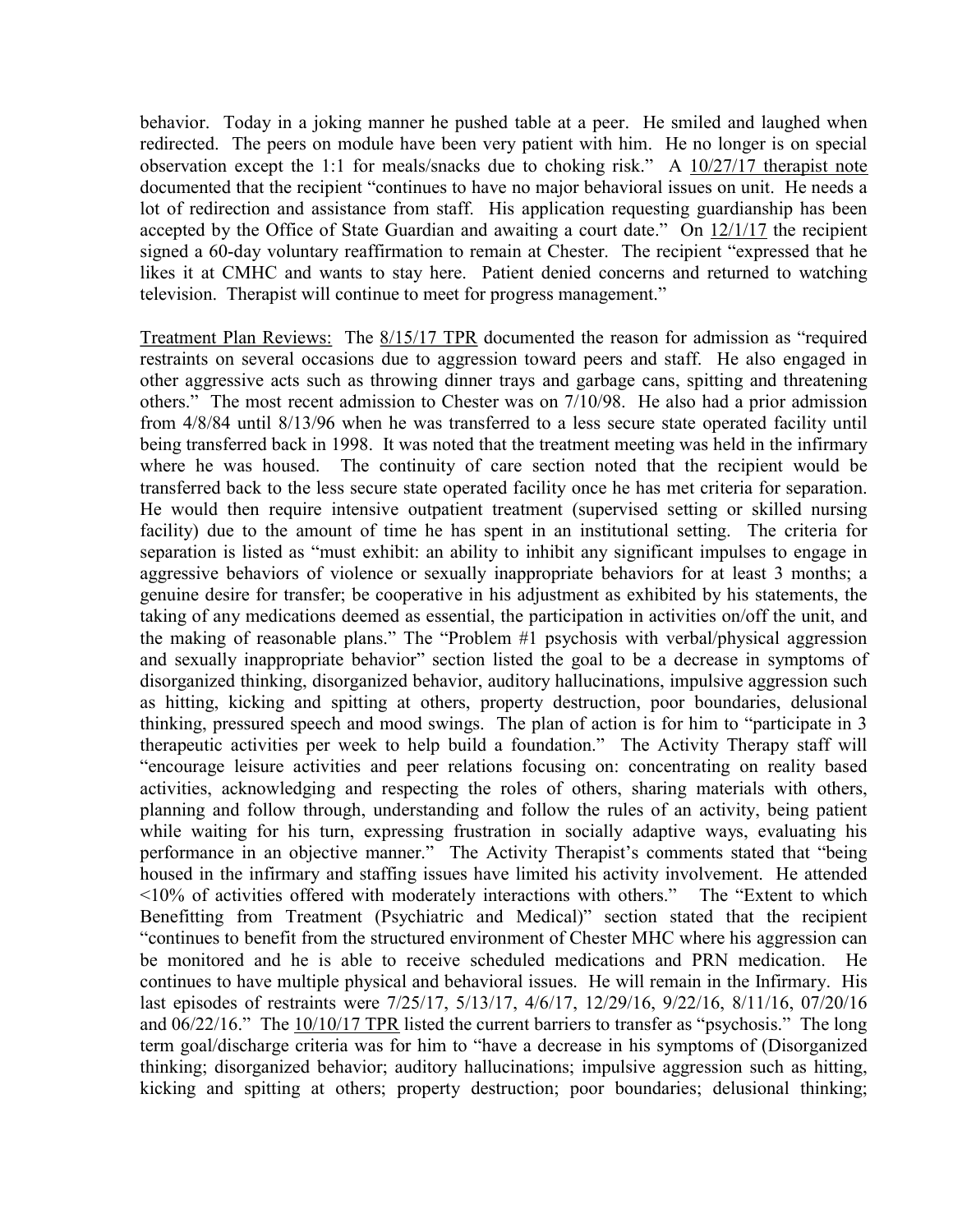pressured speech and mood swings.) He will also demonstrate the ability to control impulses of violence towards others. [Recipient] will not exhibit sexually inappropriate behavior." The 11/7/17 TPR listed the current barriers to transfer as "patient is a danger to others and psychosis." The 12/5/17 TPR listed the current barriers to transfer as "patient is a danger to others and psychosis."

## Facility Policies

RI.01.01.02.01 Patient Rights policy states "A patient shall be provided with adequate and humane care and services in the least restrictive environment, pursuant to an individual treatment plan."

CC.01.02.00.02 Transfer Recommendation of Behavior Management Patients policy ensures that "All transfers of behavior management recipients from the Chester Mental Health Center are effected in accordance with the Mental Health and Developmental Disabilities Code which mandates that treatment occur in the least restrictive alternative appropriate to that recipient. The recipient's treatment team must evaluate on an ongoing basis the recipient's continuing need for a maximum security environment. At such time the treatment team determines the recipient is clinically suitable for transfer to a less secure facility…the psychiatrist is to prepare a transfer recommendation." The remainder of the policy outlines the specific steps to be followed when transferring a patient to a less secure environment.

IM 03.01.01.03 Treatment Plan: This policy outlines the treatment planning process and responsibilities and states this about treatment plan reviews: "It is the responsibility of all disciplines to participate in the development of a multidisciplinary treatment plan. It is the responsibility of the primary therapist to serve as the coordinator of the treatment plan, ensuring the following:

A. Treatment plan meetings happen within all the required time frames.

B. All discipline input is gathered and utilized for treatment plan reviews.

C. The plan is comprehensive and individualized based upon the assessment of the individual's clinical needs, strengths and limitations and is written in behaviorally defined and measurable terms.

D. The treatment plan reflects current treatment…

H. If the patient has a guardian, the therapist will notify the guardian of all scheduled meetings and this will be documented in a progress note, and a copy of the treatment plan will be mailed to the guardian."

DHS Directive 01.02.03.170 Reporting Misconduct states "Employees shall report all incidents of suspected abuse, injury, neglect, or death that occur with regard to an individual with mental or physical disabilities within a State-Operated facility and/or a facility licensed, funded or certified by DHS to the DHS Office of Inspector General (DHS OIG)…A report to DHS OIG shall be made to the DHS OIG Hotline no later than four (4) hours after the initial discovery of the incident of alleged abuse or neglect which occurs within a State-Operated or funded facility or community agency… Whistle Blower Protection No employee shall retaliate against, punish or penalize any person for doing any of the following: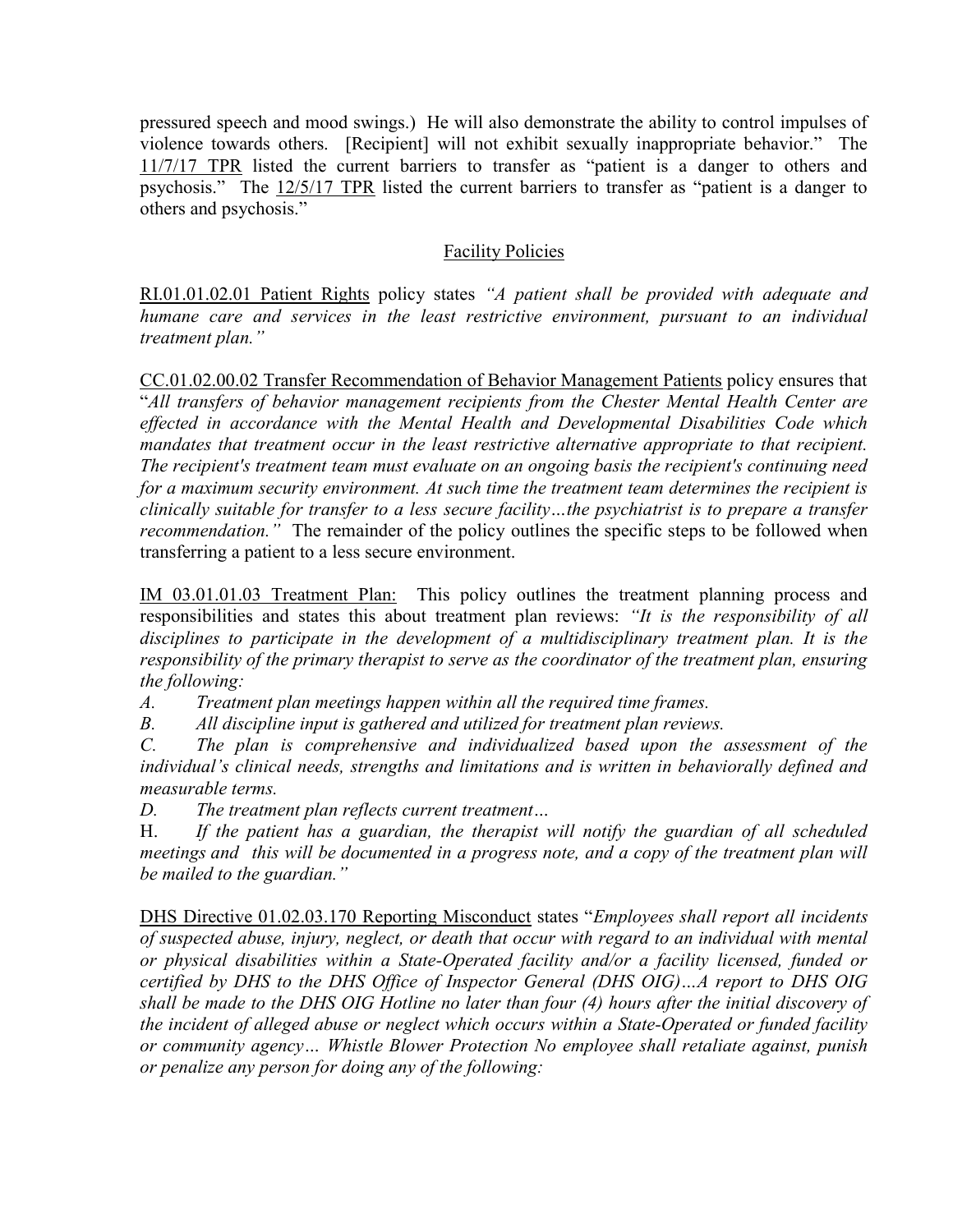A. Disclosing, or threatening to disclose, to a supervisor or public body any practice or action that the State employee reasonably believes is in violation of the law;

B. Providing information to, or testifying before, any public body conducting an investigation or inquiry into any violation of the law by any officer, member of the General Assembly, State employee, or State agency;

C. Assisting or participating in a proceeding to enforce the State Officials and Employees Ethics Act; or

D. Complaining to, cooperating with or assisting in an investigation.

II. Discipline

Any employee who:

A. Intentionally violates his or her responsibility to report misconduct;

B. Intentionally makes a false report alleging misconduct;

C. Fails to cooperate with the DHS OIG and/or the OIEG; or

D. Intentionally violates the provisions protecting whistle blowers set out in Section IV. above, may be subject to disciplinary action up to and including discharge, and/or may be subject to criminal charges, where so provided by statute."

#### Statutes

The Mental Health and Developmental Disabilities Code (405 ILCS 5/2-102) states "A recipient of services shall be provided with adequate and humane care and services in the least restrictive environment, pursuant to an individual services plan. The Plan shall be formulated and periodically reviewed with the participation of the recipient to the extent feasible and the recipient's guardian, the recipient's substitute decision maker, if any, or any other individual designated in writing by the recipient. The facility shall advise the recipient of his or her right to designate a family member or other individual to participate in the formulation and review of the treatment plan. In determining whether care and services are being provided in the least restrictive environment, the facility shall consider the views of the recipient, if any, concerning the treatment being provided. The recipient's preferences regarding emergency interventions under subsection (d) of Section 2-200 shall be noted in the recipient's treatment plan…"

The Code (405 ILCS 5/2-112) provides that "Every recipient of services in a mental health or developmental disability facility shall be free from abuse and neglect"

The Code (405 ILCS 5/3-209) requires that "Within three days of admission under this Chapter, a treatment plan shall be prepared for each recipient of service and entered into his or her record. The plan shall include an assessment of the recipient's treatment needs, a description of the services recommended for treatment, the goals of each type of element of service, an anticipated timetable for the accomplishment of the goals, and a designation of the qualified professional responsible for the implementation of the plan. The plan shall include a written assessment of whether or not the recipient is in need of psychotropic medications. The plan shall be reviewed and updated as the clinical condition warrants, but not less than every 30 days."

With regard to transfers between state-operated facilities, the Code (405 ILCS 5/3-908) states "The facility director of any Department facility may transfer a recipient to another Department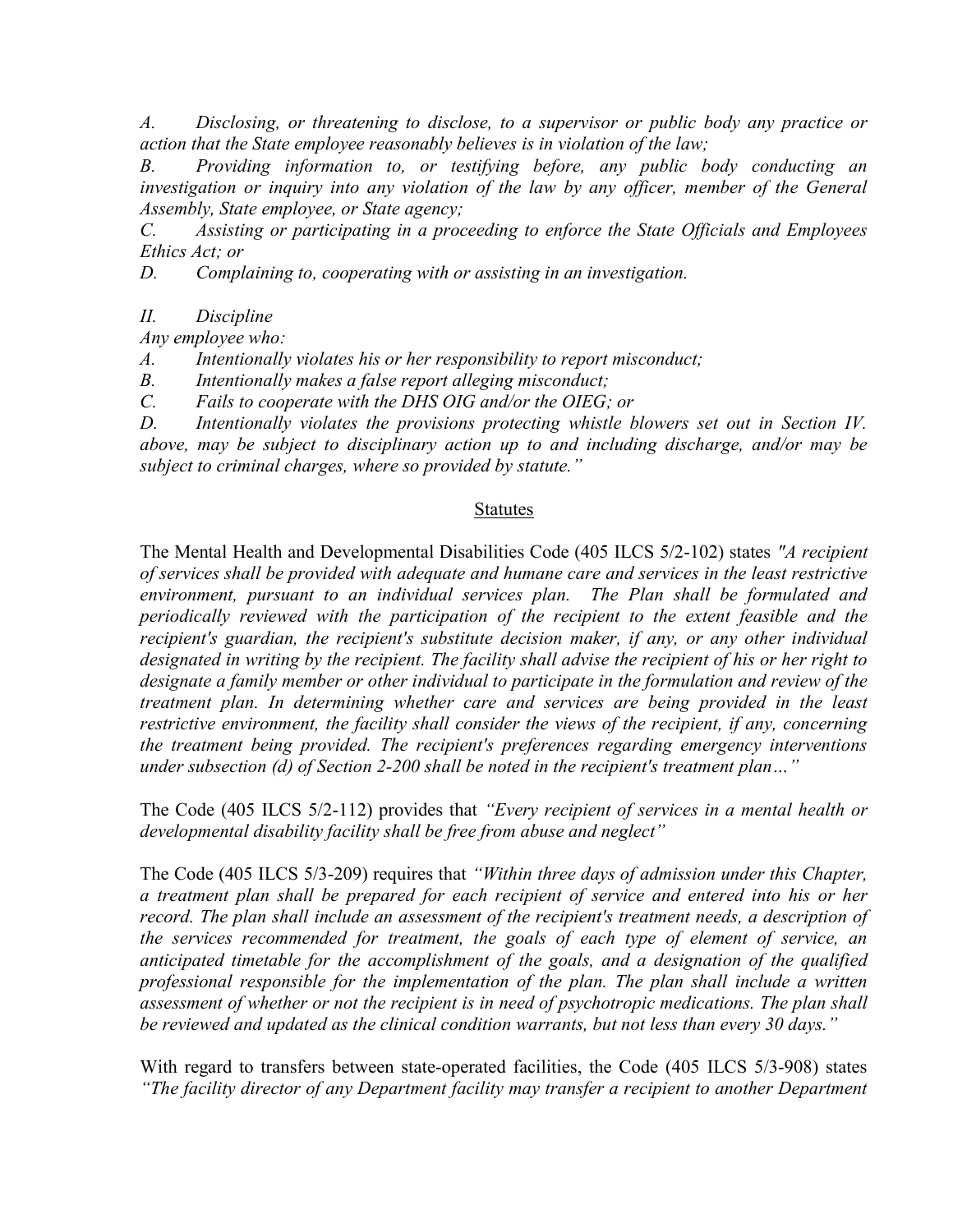facility if he determines the transfer to be clinically advisable and consistent with the treatment needs of the recipient."

The Illinois Administrative Code (59 IL ADC 50.20) says this about reporting allegations of abuse: "Within four hours after the initial discovery of an incident of alleged physical abuse, sexual abuse, mental abuse, financial exploitation or neglect, the required reporter shall report the following allegations by phone to the OIG hotline:

A) Any allegation of physical, sexual or mental abuse by an employee;

B) Any allegation of neglect by an employee, community agency or facility;

C) Any allegation of financial exploitation by an employee, community agency or facility; and

D) Any injury or death of an individual that occurs within a facility or community agency program when abuse or neglect may be suspected.

E) At a minimum, required reporters to the OIG hotline shall provide details concerning:

i) Information about the victim, including name, date of birth, sex, disability, identification number and/or social security number (if known);

ii) Information about the incident, including what happened, when it happened, where it happened, how it happened and the identification of all witnesses;

iii) Information about the accused employee (if known), including name, contact information and if the accused employee/facility/agency is presently working with or will be working with the victim; and

iv) Information about the person initiating the complaint, including name, contact information, relationship to the victim and the need for anonymity (if applicable)…

Notifications

A) Within 3 days after receipt of an allegation, OIG shall notify the authorized representative of the community agency or facility or his or her designee that an allegation has been received unless such notification compromises the integrity of the investigation, such as, an allegation involving the authorized representative or his or her designee.

B) Within 24 hours after notification of an allegation, the authorized representative of the community agency or facility shall notify the victim or guardian (if applicable) and the accused employee that an allegation has been received. If the authorized representative or designee is unable to reach the guardian by phone, a letter of notification shall be sent within 24 hours.

C) Immediately, but no later than within 3 days after receipt of an allegation, OIG shall also contact the complainant regarding the allegation."

The Administrative Code (59 IL ADC 50.30) states that "a) Availability of OIG: OIG shall be available 24 hours a day to assess reports of allegations of abuse, neglect financial exploitation or death and provide any technical assistance with making the report. b) Responsibility of OIG for receiving the report: OIG staff receiving the report of the allegation are responsible for assessing, based on the information received at intake, whether the allegation could constitute abuse, neglect, or financial exploitation and whether OIG has the authority to investigate in accordance with the Act. OIG shall make these assessments within one day after receiving the call...f) Authorized representative: If the allegation of abuse, neglect or financial exploitation is within the jurisdiction of OIG, the authorized representative or his or her designee of a community agency or facility shall: 1) Ensure the immediate health and safety of involved individuals and employees, including ordering medical examinations when applicable; and 2) Remove alleged accused employees from having contact with individuals at the facility or agency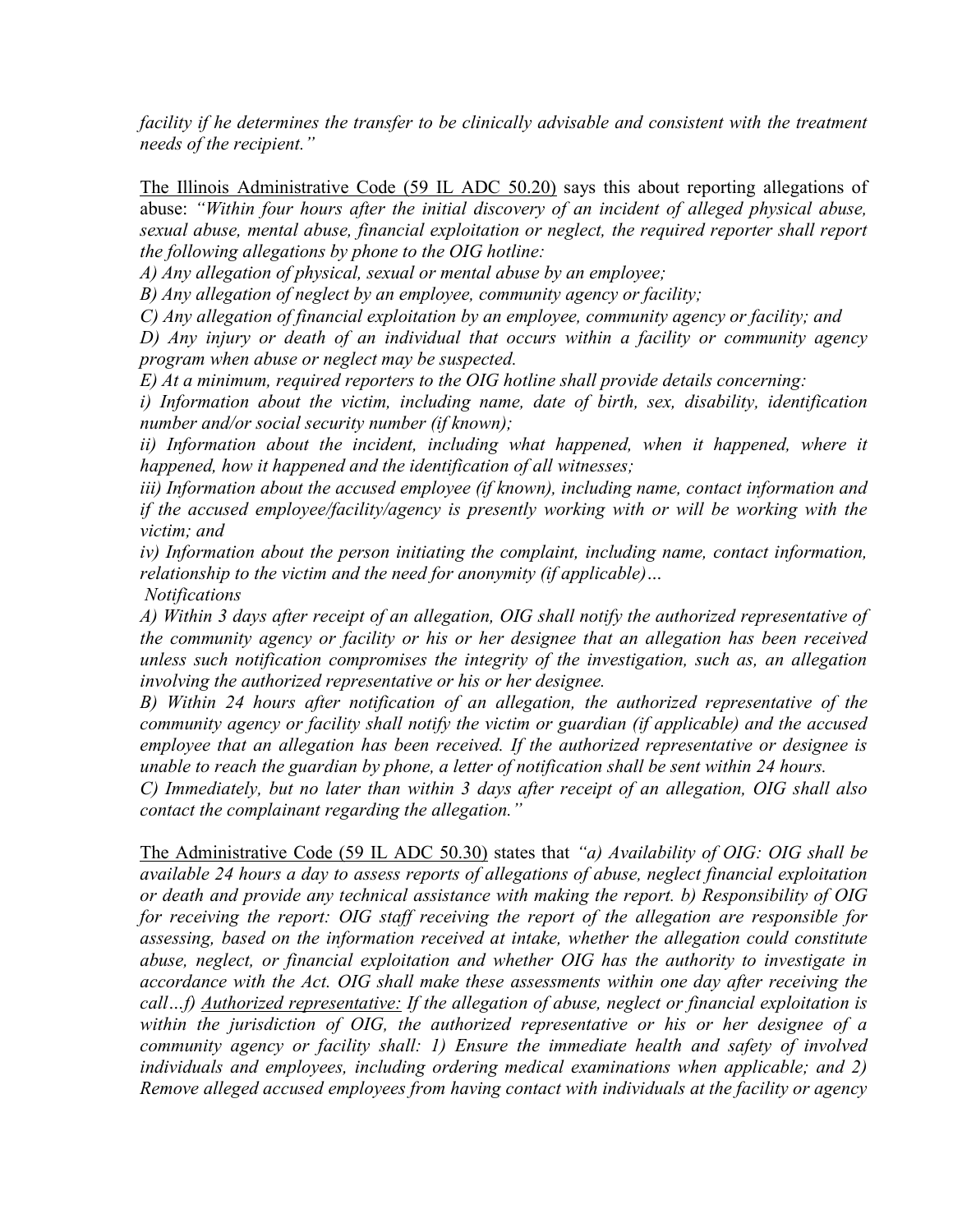when there is credible evidence supporting the allegation of abuse pending the outcome of any further investigation, prosecution or disciplinary action against the employee [405 ILCS 5/3- 210]; and 3) Ensure OIG is notified; and 4) Unless otherwise directed by OIG, initiate the preliminary steps of the investigation by a designated employee who has been trained in the OIG-approved methods to gather evidence and documents and for whom there is no conflict of interest. This may include the need to: A) Secure the scene of the incident and preserve evidence, if applicable; B) Identify, separate potential witnesses, and interview when applicable; C) Identify and record the names of all persons at the scene at the time of the incident and, when relevant, those who had entered the scene prior to the scene being secured; D) Secure all relevant documents and physical evidence, such as clothing, if applicable; E) Photograph the scene of the incident and the individual's injury, when applicable.... g) OIG may determine what further action, if any, is necessary to protect the safety of any individual, secure the scene of the alleged incident, preserve the evidence and maintain the integrity of the investigation. Such action may include immediate emergency referrals (such as medical or housing services), the notification of law enforcement officials, requesting hospital services or contacting the Department or other State agencies for assistance."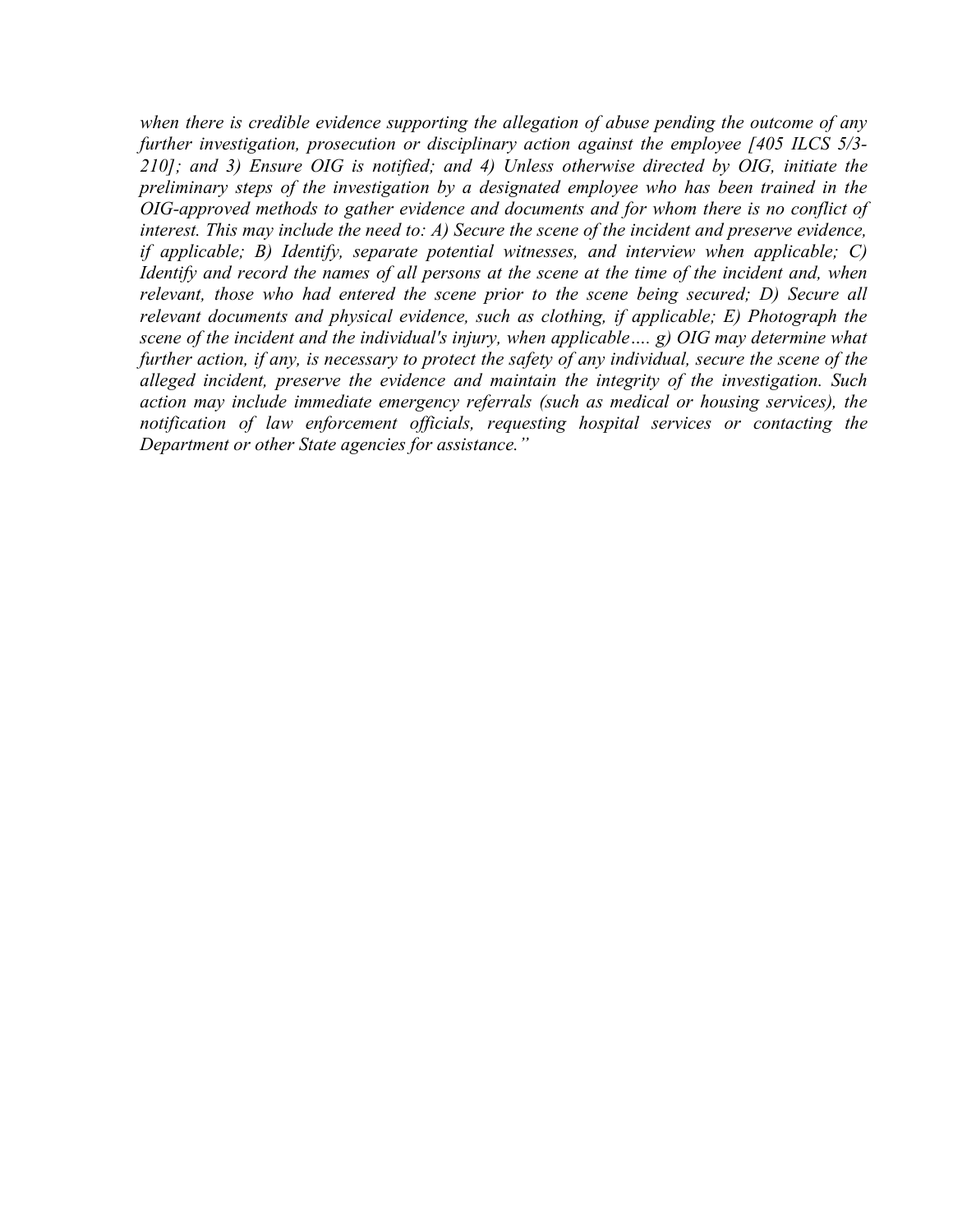#### Conclusion

 The allegations involving recipient 1 were that the facility is not communicating with his guardian and the internal OIG investigative process is inadequate. For recipients 2 and 3, the allegations were that they were not being served in the least restrictive environment and were not receiving programming.

 When reviewing the chart information for recipient 1, the HRA found that the facility was notified 6 days after admission that the recipient had a guardian. Documentation in April indicated the guardian was contacted for consent for lab work and other communications, but Chester failed to notify her of treatment meetings or attempt to include her in those meetings. The treatment plans prior to July 2017 did not mention a guardian's participation or contain a signature from the guardian, only the recipient. July and later TPRs noted that the guardian participated by telephone, but did not contain a guardian's signature indicating agreement with the treatment plan and there was no documentation that the treatment plans were sent to the guardian. Also, there was no documentation that guardian consent was always secured for medication increases, some medication forms listed the recipient as having capacity when a guardian was involved and at least one form had no physician signature. Therefore, this allegation is substantiated. The HRA recommends the following:

### 1. Staff should be trained on the Mental Health Code requirements as well as the facility policy (IM 03.01.01.03 Treatment Plan) for communication with guardians regarding treatment meetings, medication consents and restriction notices as well as documentation of this communication. The therapist and unit director should ensure that adequate notice is being provided to guardians to allow him/her the opportunity to participate either by telephone or in person.

 In regard to the allegation of an inadequate OIG investigative process, the recipient had an incident which required staples to his head and there was another allegation that he had a black eye from an unknown cause. The case notes documented that the recipient fainted and hit his head on the toilet on 5/17/17. The guardian reported that a staff person stated that he had been on blood pressure medication; however, the MAR showed no blood pressure medication at that time but was ordered 2 days later. According to the case notes, on 5/15/17 the recipient's Clozapine was being titrated up. The therapist noted that on 5/17/17 after Clozapine was being changed and being increased, the recipient had an episode where he fell and hit his head on the toilet which required a visit to hospital where he received 7 staples to his head. The infirmary note also stated that he fainted and hit his head. There was no OIG complaint found regarding the head injury and it was well documented that the recipient fainted which was the cause of the injury. Regarding the black eye, the recipient was unsure when the OIG came to speak with him regarding his black eye that occurred prior to 4/9/17 but he thought it was within a week of it being reported. The HRA found documentation of a restraint episode on March 30<sup>th</sup> but nothing again until mid-April after the black eye was reported to OIG following the guardian's 4/9/17 visit with the recipient. It is plausible that bruising could have occurred during the restraint episode, but the post episode debriefing did not note any injuries except a cut to his lip and there was no documented abuse allegation by the recipient following the restraint episode. The OIG report documented that the allegation was not reported to the OIG for 10 days. However, the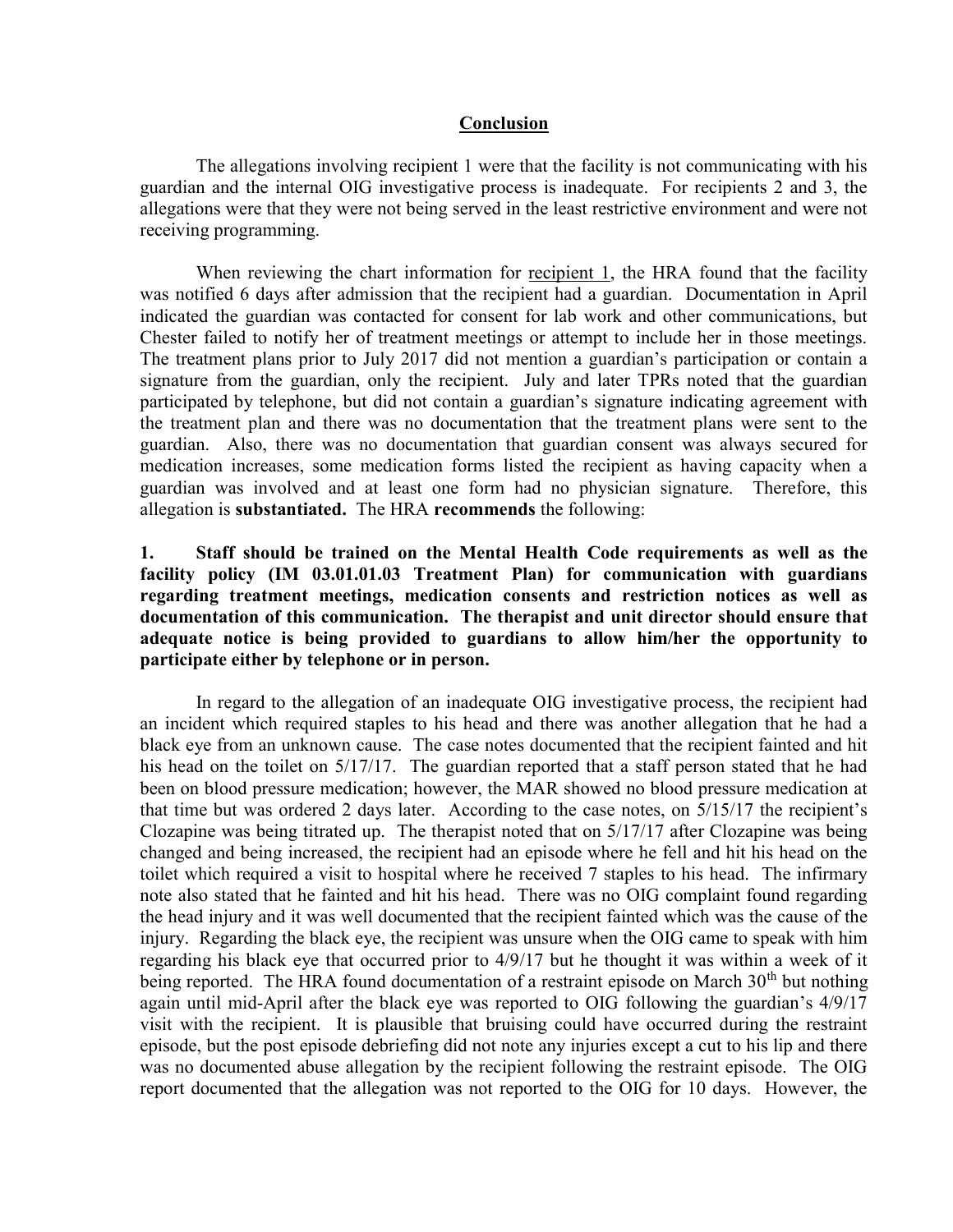case notes indicated that OIG investigated the allegation on 4/12/17 and the nurse also assessed the recipient for a black eye on that same day. The recipient stated he had a black eye and commented that it must have been from the mats as he sleeps on that side. The final incident reported to the HRA occurred on 6/26/17 that required stitches to his chin. The case notes documented that he threw himself on his bed during a maladaptive behavior which led to restraints. The recipient reported no abuse at the time of injury report, just that he "hit his chin." The OIG complaint was still under investigation at the time of this report therefore no OIG report was available for review. Since there was documentation of an investigation being completed for the chin injury and regarding the black eye, the OIG investigated soon after it was reported and no bruising was found, this allegation is **unsubstantiated.** The HRA offers the following suggestion:

1. The HRA was concerned that the guardian noticed bruising and the recipient admitting that he had bruising however, there was no documentation in the chart prior to the OIG investigation of any bruising. The HRA suggests that staff be reminded to document any injuries discovered on an injury report form and in case notes.

 The allegations involving recipients 2 and 3 were that they were not being served in the least restrictive environment and that they had inadequate programming. It was reported that both recipients resided in the infirmary for approximately 10 years and spent their days watching television. According to the therapist, staff offered activities to recipient 2 but he would refuse to participate. The therapist also stated that the recipient had been moved back and forth from the infirmary and the regular units but the moves did not last long due to the recipient's maladaptive behaviors on the unit such as breaking telephones, frequently falling and refusing to walk which required him to use a wheelchair. Wheelchairs cannot be on the regular units for safety reasons, therefore the recipient was moved back to the infirmary. Medical reasons for the falls were ruled out but the recipient continually refused to walk so he was unable to return to the regular units. The facility also offered physical therapy to help him gain his strength back and to help facilitate independent mobility again. The facility had taken him twice to visit a nursing home. The first visit went well but the second resulted in extreme anxiety and self-injurious behaviors including removing his fingernails. The recipient's uncle requested that he remain at Chester at that time due to the extreme anxiety the potential move was causing him. The therapist gave examples of how she was using talk therapy to address his anxiety over moving to a less secure facility. His medications were adjusted and he was moved to the medium security unit to help facilitate a transfer to a less secure facility. The recipient's barrier to transfer was his anxiety and resulting maladaptive aggressive behaviors occurring as recently as July 2017 which were the final case notes reviewed by the HRA. These barriers were being addressed in treatment planning and talk therapy. His lack of programming was a personal choice and not due to staff not offering activities. Therefore, this portion of the allegation is unsubstantiated. The HRA makes the following suggestion:

1. The therapist discussed the recipient's maladaptive behaviors of refusing to walk, falling and SIB which seemed to be manipulative in nature. It was also documented in the chart that this recipient requested a 1:1 staff after his was removed because he felt lonely. A behavior intervention plan should be developed to determine the most appropriate way to address his